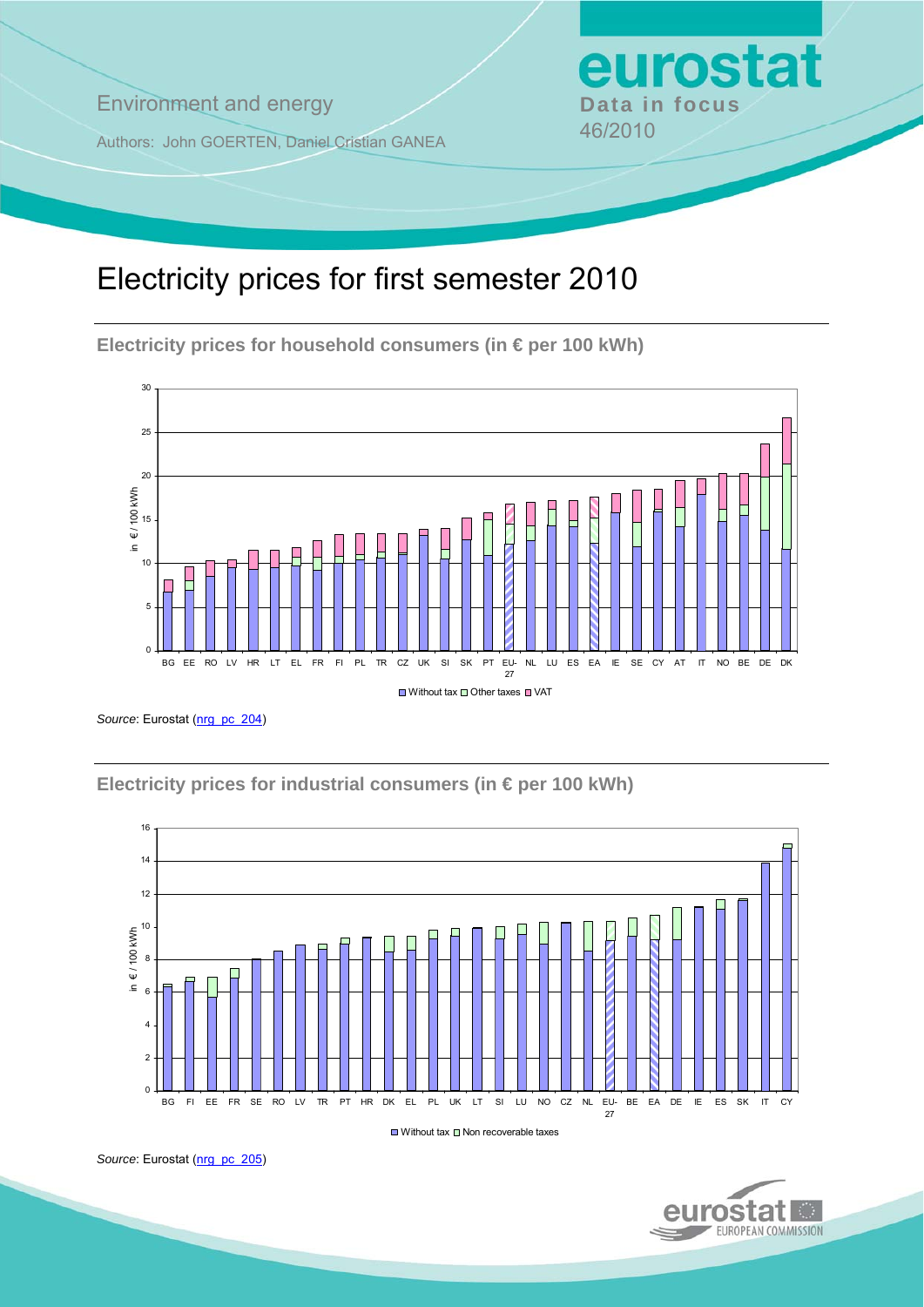|                        | <b>EU-27</b>   | EA             | <b>BE</b>      | <b>BG</b>    | CZ             | <b>DK</b>     | <b>DE</b>      | EE           | IE             | EL.           | ES             | <b>FR</b>     | $\mathbf{H}$   | CY             | LV            | LT            |
|------------------------|----------------|----------------|----------------|--------------|----------------|---------------|----------------|--------------|----------------|---------------|----------------|---------------|----------------|----------------|---------------|---------------|
| Households<br>Industry | 16.76<br>10.37 | 17.65<br>10.72 | 20.32<br>10.54 | 8.13<br>6.49 | 13.45<br>10.33 | 26.70<br>9.42 | 23.75<br>11.20 | 9.70<br>6.94 | 18.04<br>11.23 | 11.81<br>9.46 | 17.28<br>11.67 | 12.56<br>7.46 | 19.67<br>13.89 | 18.58<br>15.05 | 10.49<br>8.90 | 11.56<br>9.95 |
|                        |                |                |                |              |                |               |                |              |                |               |                |               |                |                |               |               |
|                        | LU             | HU             | <b>MT</b>      | <b>NL</b>    | AT             | <b>PL</b>     | <b>PT</b>      | <b>RO</b>    | <b>SI</b>      | <b>SK</b>     | FI.            | <b>SE</b>     | <b>UK</b>      | <b>HR</b>      | TR            | <b>NO</b>     |

**Electricity prices for household and industrial consumers (in € per 100 kWh)** 

Source: Eurostat [\(nrg\\_pc\\_204,](http://ec.europa.eu/eurostat/product?mode=view&code=nrg_pc_204) [nrg\\_pc\\_205\)](http://ec.europa.eu/eurostat/product?mode=view&code=nrg_pc_205)

**Electricity prices for household and industrial consumers (in national currency per 100 kWh for non-Euro Area countries)** 

|            | ΒG    |        | DK     | EE     | $\mathbf{v}$<br>− | LT    | HU | PL    | <b>RO</b> | <b>SE</b> | <b>UK</b> | <b>HR</b> | TR.   | <b>NO</b> |
|------------|-------|--------|--------|--------|-------------------|-------|----|-------|-----------|-----------|-----------|-----------|-------|-----------|
| Households | 15.90 | 346.00 | 198.74 | 151.80 | 7.43              | 39.90 |    | 53.66 | 42.79     | 180.00    | 12.06     | 83.60     | 27.12 | 162.30    |
| Industry   | 12.70 | 265.70 | 70.08  | 108.60 | 6.30              | 34.37 |    | 39.16 | 35.29     | 78.80     | 8.60      | 68.20     | 18.06 | 82.48     |

Source: Eurostat ([nrg\\_pc\\_204](http://ec.europa.eu/eurostat/product?mode=view&code=nrg_pc_204), [nrg\\_pc\\_205\)](http://ec.europa.eu/eurostat/product?mode=view&code=nrg_pc_205)

## **Share of taxes paid by end-users**

### **Share of taxes for household consumers: Share of taxes for industrial consumers:**

|           | <b>Basic price</b> | Other taxes<br>(excl. VAT) | <b>VAT</b> | <b>All Taxes</b> |           | <b>Basic price</b> | Non recoverable<br>taxes  | Non recov<br>taxe: |
|-----------|--------------------|----------------------------|------------|------------------|-----------|--------------------|---------------------------|--------------------|
|           |                    | in $\epsilon$ per 100 kWh  |            | in %             |           |                    | in $\epsilon$ per 100 kWh | in $%$             |
| UK        | 13.21              | 0.00                       | 0.65       | 4.7              | <b>LV</b> | 8.90               | 0.00                      | 0.0                |
| LV        | 9.54               | 0.00                       | 0.95       | 9.1              | <b>RO</b> | 8.50               | 0.00                      | 0.0                |
| IE        | 15.89              | 0.00                       | 2.15       | 11.9             | IE        | 11.18              | 0.05                      | 0.4                |
| CY        | 15.97              | 0.22                       | 2.39       | 14.0             | LT.       | 9.91               | 0.04                      | 0.4                |
| SK        | 12.77              | 0.00                       | 2.43       | 16.0             | <b>SE</b> | 8.00               | 0.05                      | 0.6                |
| LU        | 14.33              | 1.95                       | 0.98       | 17.0             | <b>HR</b> | 9.32               | 0.07                      | 0.7                |
| <b>BG</b> | 6.75               | 0.00                       | 1.38       | 17.0             | CZ        | 10.22              | 0.11                      | 1.1                |
| <b>RO</b> | 8.56               | 0.00                       | 1.75       | 17.0             | SK        | 11.61              | 0.13                      | 1.1                |
| EL.       | 9.75               | 1.04                       | 1.02       | 17.4             | <b>CY</b> | 14.83              | 0.22                      | 1.5                |
| LT.       | 9.55               | 0.00                       | 2.01       | 17.4             | BG        | 6.39               | 0.10                      | 1.5                |
| CZ        | 11.08              | 0.11                       | 2.26       | 17.6             | <b>TR</b> | 8.63               | 0.30                      | 3.4                |
| ES        | 14.17              | 0.73                       | 2.38       | 18.0             | FI.       | 6.67               | 0.26                      | 3.8                |
| <b>HR</b> | 9.34               | 0.05                       | 2.12       | 18.9             | <b>PT</b> | 8.96               | 0.39                      | 4.2                |
| <b>TR</b> | 10.67              | 0.70                       | 2.05       | 20.5             | UK        | 9.47               | 0.42                      | 4.2                |
| PL        | 10.49              | 0.50                       | 2.42       | 21.8             | <b>ES</b> | 11.10              | 0.57                      | 4.9                |
| BE        | 15.49              | 1.25                       | 3.58       | 23.8             | PL        | 9.29               | 0.50                      | 5.1                |
| SI        | 10.57              | 1.10                       | 2.34       | 24.6             | LU.       | 9.56               | 0.61                      | $6.0\,$            |
| FI.       | 9.98               | 0.88                       | 2.39       | 24.7             | SI        | 9.26               | 0.77                      | 7.7                |
| <b>NL</b> | 12.66              | 1.66                       | 2.72       | 25.7             | <b>FR</b> | 6.87               | 0.59                      | $7.9$              |
| <b>FR</b> | 9.22               | 1.54                       | 1.80       | 26.6             | EL.       | 8.55               | 0.91                      | 9.6                |
| AT        | 14.31              | 2.11                       | 3.14       | 26.8             | DK        | 8.48               | 0.94                      | 10.0               |
| <b>NO</b> | 14.84              | 1.39                       | 4.04       | 26.8             | <b>BE</b> | 9.43               | 1.11                      | 10.5               |
| EE        | 6.95               | 1.15                       | 1.60       | 28.4             | <b>NO</b> | 8.93               | 1.37                      | 13.3               |
| <b>PT</b> | 10.93              | 4.11                       | 0.80       | 31.0             | <b>EE</b> | 5.73               | 1.21                      | 17.4               |
| SE        | 11.95              | 2.76                       | 3.68       | 35.0             | <b>NL</b> | 8.53               | 1.83                      | 17.7               |
| DE        | 13.81              | 6.15                       | 3.79       | 41.9             | DE        | 9.21               | 1.99                      | 17.8               |
| DK        | 11.68              | 9.68                       | 5.34       | 56.3             | AT        |                    |                           |                    |
| IT        |                    |                            |            |                  | IT        |                    |                           |                    |
| <b>HU</b> |                    |                            |            |                  | HU        |                    |                           |                    |
| MT        |                    |                            |            |                  | MT        |                    |                           |                    |

| <b>Taxes</b> |           | <b>Basic price</b> | Non recoverable<br>taxes  | Non recoverable<br>taxes |
|--------------|-----------|--------------------|---------------------------|--------------------------|
| in %         |           |                    | in $\epsilon$ per 100 kWh | in %                     |
| 4.7          | LV        | 8.90               | 0.00                      | 0.0                      |
| 9.1          | <b>RO</b> | 8.50               | 0.00                      | 0.0                      |
| 11.9         | IE        | 11.18              | 0.05                      | 0.4                      |
| 14.0         | LT.       | 9.91               | 0.04                      | 0.4                      |
| 16.0         | <b>SE</b> | 8.00               | 0.05                      | 0.6                      |
| 17.0         | HR        | 9.32               | 0.07                      | 0.7                      |
| 17.0         | CZ        | 10.22              | 0.11                      | 1.1                      |
| 17.0         | SK        | 11.61              | 0.13                      | 1.1                      |
| 17.4         | CY        | 14.83              | 0.22                      | 1.5                      |
| 17.4         | BG        | 6.39               | 0.10                      | 1.5                      |
| 17.6         | <b>TR</b> | 8.63               | 0.30                      | 3.4                      |
| 18.0         | FI.       | 6.67               | 0.26                      | 3.8                      |
| 18.9         | PT        | 8.96               | 0.39                      | 4.2                      |
| 20.5         | UK        | 9.47               | 0.42                      | 4.2                      |
| 21.8         | ES        | 11.10              | 0.57                      | 4.9                      |
| 23.8         | PL        | 9.29               | 0.50                      | 5.1                      |
| 24.6         | LU        | 9.56               | 0.61                      | 6.0                      |
| 24.7         | SI        | 9.26               | 0.77                      | 7.7                      |
| 25.7         | <b>FR</b> | 6.87               | 0.59                      | 7.9                      |
| 26.6         | EL.       | 8.55               | 0.91                      | 9.6                      |
| 26.8         | DK        | 8.48               | 0.94                      | 10.0                     |
| 26.8         | BE        | 9.43               | 1.11                      | 10.5                     |
| 28.4         | <b>NO</b> | 8.93               | 1.37                      | 13.3                     |
| 31.0         | EE        | 5.73               | 1.21                      | 17.4                     |
| 35.0         | <b>NL</b> | 8.53               | 1.83                      | 17.7                     |
| 41.9         | <b>DE</b> | 9.21               | 1.99                      | 17.8                     |
| 56.3         | AT        |                    |                           |                          |
|              | IT        |                    |                           |                          |
|              | HU        |                    |                           |                          |
|              | <b>MT</b> |                    |                           |                          |

Source: Eurostat ([nrg\\_pc\\_204](http://ec.europa.eu/eurostat/product?mode=view&code=nrg_pc_204)) Source: Eurostat [\(nrg\\_pc\\_205\)](http://ec.europa.eu/eurostat/product?mode=view&code=nrg_pc_205)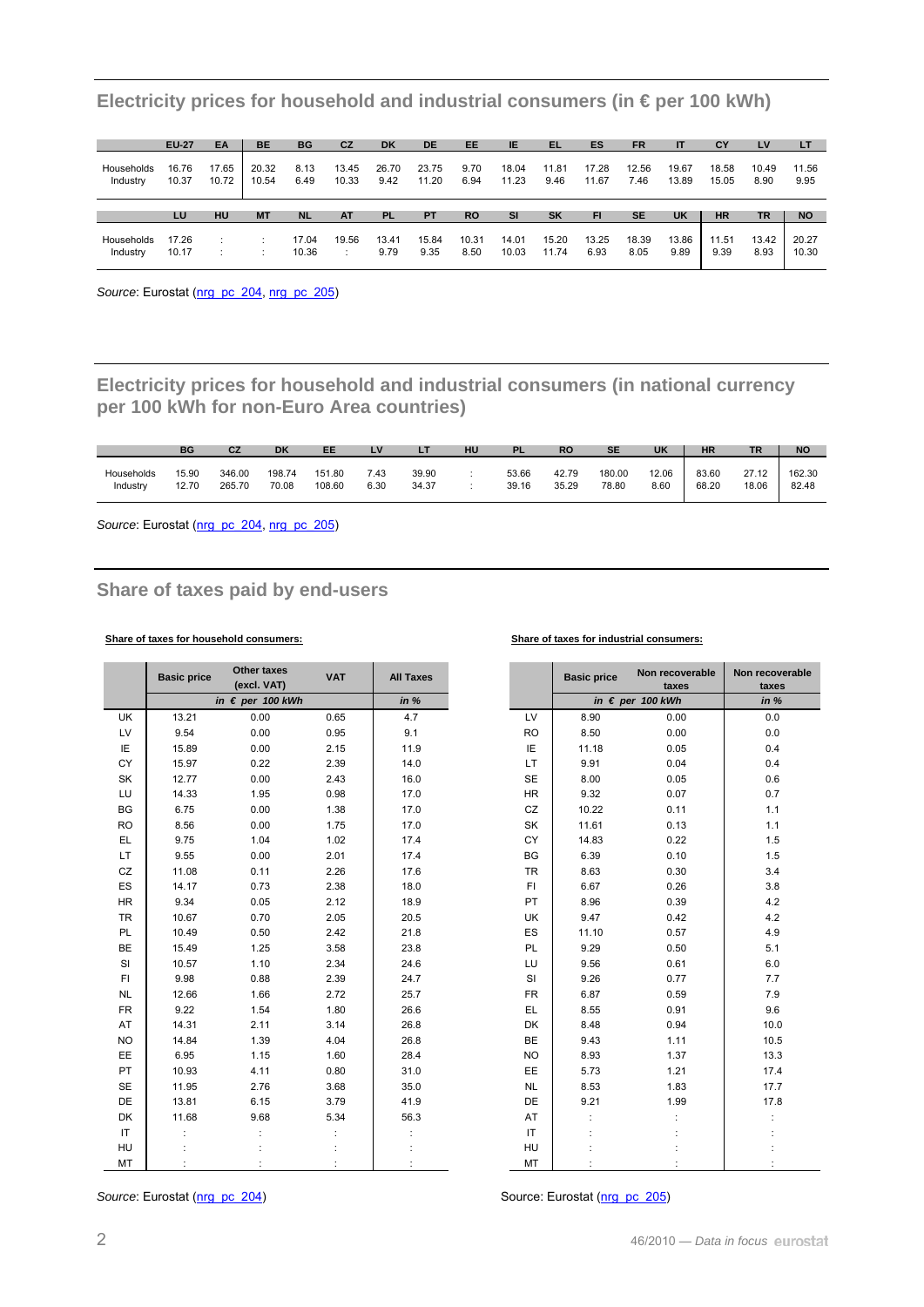**Evolution of EU-27 and EA electricity prices for household consumers in € per 100 kWh (all taxes included)** 



Source: Eurostat ([nrg\\_pc\\_204](http://ec.europa.eu/eurostat/product?mode=view&code=nrg_pc_204))

**Evolution of EU-27 and EA electricity prices for industrial consumers in € per 100 kWh (VAT and all other recoverable taxes and levies excluded)** 



*Source*: Eurostat [\(nrg\\_pc\\_205](http://ec.europa.eu/eurostat/product?mode=view&code=nrg_pc_205))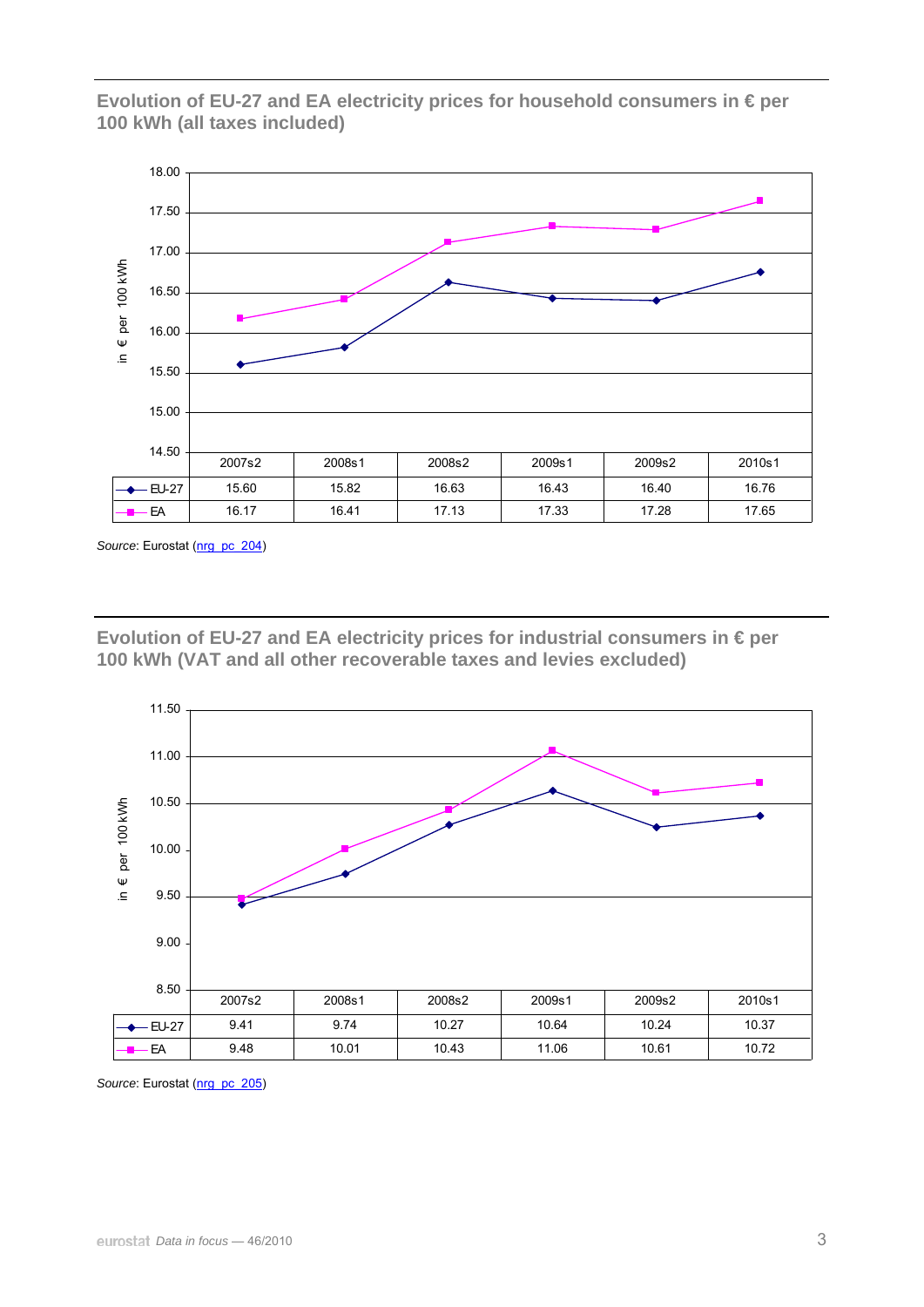**Electricity prices for household consumers, in national currency per 100 kWh (all taxes included) – comparison between first semester 2010 and first semester 2009 (in %)** 

|            | 2007s2  | 2008s1  | 2008s2             | 2009s1  | 2009s2  | 2010s1    | 2010s1<br>2009s1     |           |                    | consumers, 2010s1 and 2009s1 | Percentage change in electricity prices for household |          |  |
|------------|---------|---------|--------------------|---------|---------|-----------|----------------------|-----------|--------------------|------------------------------|-------------------------------------------------------|----------|--|
|            |         |         | in NAC per 100 kWh |         |         |           | in $%$               | $-20$     | $-10$              | 0                            | 10                                                    | 20<br>30 |  |
| IE         | 19.18   | 17.69   | 20.33              | 20.30   | 18.55   | 18.04     | $-11.13$             | E         |                    |                              |                                                       |          |  |
| <b>NL</b>  | 17.20   | 17.30   | 17.80              | 19.00   | 18.41   | 17.04     | $-10.32$             | <b>NL</b> |                    |                              |                                                       |          |  |
| LU         | 16.45   | 16.45   | 16.09              | 18.82   | 18.82   | 17.26     | $-8.29$              | LU        |                    |                              |                                                       |          |  |
| UK         | 10.28   | 11.30   | 13.10              | 13.10   | 12.50   | 12.06     | $-7.94$              | UK        |                    |                              |                                                       |          |  |
| $\sf IT$   | ÷       | 20.31   | 22.27              | 20.98   | 19.97   | 19.67     | $-6.24$              |           | $\vert \tau \vert$ |                              |                                                       |          |  |
| ${\tt CZ}$ | 291.00  | 321.00  | 321.00             | 359.00  | 359.00  | 346.00    | $-3.62$              |           | CZ                 |                              |                                                       |          |  |
| HR         | 72.00   | 72.00   | 85.00              | 85.00   | 85.00   | 83.60     | $-1.65$              |           | HR                 |                              |                                                       |          |  |
| SK         | 15.14   | 15.11   | 15.27              | 15.40   | 15.60   | 15.20     | $-1.30$              |           | SK                 |                              |                                                       |          |  |
| BG         | 14.10   | 13.90   | 16.10              | 16.10   | 16.00   | 15.90     | $-1.24$              |           | BG                 |                              |                                                       |          |  |
| DK         | 178.91  | 196.47  | 207.63             | 200.95  | 190.05  | 198.74    | $-1.10$              |           | DK                 |                              |                                                       |          |  |
| LV         | 5.10    | 5.88    | 7.09               | 7.43    | 7.43    | 7.43      | 0.00                 |           | LV                 |                              |                                                       |          |  |
| EA         | 16.17   | 16.41   | 17.13              | 17.33   | 17.28   | 17.65     | 1.85                 |           | EA                 |                              |                                                       |          |  |
| EU-27      | 15.60   | 15.82   | 16.63              | 16.43   | 16.40   | 16.76     | 2.01                 |           | <b>EU-27</b>       |                              |                                                       |          |  |
| FI         | 11.49   | 12.23   | 12.73              | 12.96   | 12.89   | 13.25     | 2.24                 |           | FI                 |                              |                                                       |          |  |
| <b>FR</b>  | 12.22   | 12.13   | 12.03              | 12.28   | 12.25   | 12.56     | 2.28                 |           | FR                 |                              |                                                       |          |  |
| EL.        | 9.84    | 10.47   | 10.99              | 11.54   | 10.32   | 11.81     | 2.34                 |           | 且                  |                              |                                                       |          |  |
| AT         | 17.40   | 17.79   | 17.72              | 19.09   | 19.09   | 19.56     | 2.46                 |           | AT                 |                              |                                                       |          |  |
| <b>SE</b>  | 149.60  | 159.20  | 172.00             | 174.00  | 171.00  | 180.00    | 3.45                 |           | <b>SE</b>          |                              |                                                       |          |  |
| <b>RO</b>  | 38.12   | 38.95   | 40.76              | 41.32   | 41.60   | 42.79     | 3.56                 |           | <b>RO</b>          |                              |                                                       |          |  |
| DE         | 21.05   | 21.48   | 21.95              | 22.82   | 22.94   | 23.75     | 4.08                 |           | DE                 |                              |                                                       |          |  |
| SI         | 11.16   | 11.47   | 11.56              | 13.46   | 13.41   | 14.01     | 4.09                 |           | SI                 |                              |                                                       |          |  |
| PT         | 15.62   | 14.82   | 15.25              | 15.08   | 15.94   | 15.84     | 5.04                 |           | PT                 |                              |                                                       |          |  |
| EE.        | 123.00  | 127.40  | 133.00             | 144.30  | 144.00  | 151.80    | 5.20                 |           | EE.                |                              |                                                       |          |  |
| PL         | 51.39   | 43.94   | 45.81              | 50.63   | 54.03   | 53.66     | 5.98                 |           | PL.                |                              |                                                       |          |  |
| <b>BE</b>  | 16.83   | 19.72   | 20.81              | 19.16   | 18.82   | 20.32     | 6.05                 |           | BE                 |                              |                                                       |          |  |
| ES         | 14.00   | 13.66   | 15.57              | 15.77   | 16.84   | 17.28     | 9.58                 |           | ES                 |                              |                                                       |          |  |
| TR         | 15.75   | 18.84   | 23.53              | 24.63   | 25.62   | 27.12     | 10.11                |           | TR                 |                              |                                                       |          |  |
| <b>NO</b>  | 118.30  | 130.30  | 144.46             | 139.20  | 133.90  | 162.30    | 16.59                |           | <b>NO</b>          |                              |                                                       |          |  |
| CY         | 15.73   | 17.80   | 20.40              | 15.58   | 16.42   | 18.58     | 19.26                |           | CY                 |                              |                                                       |          |  |
| LT         | 30.03   | 29.70   | 29.85              | 32.85   | 31.97   | 39.90     | 21.46                |           | LT.                |                              |                                                       |          |  |
| HU         | 3271.00 | 3928.00 | 3878.00            | 4300.00 | 4506.00 | $\sim 10$ | $\ddot{\phantom{a}}$ |           | HU                 |                              |                                                       |          |  |
| MT         | 9.18    | 9.93    | 15.36              | 17.08   | 15.13   | ÷         | $\ddot{\cdot}$       |           | МТ                 |                              |                                                       |          |  |

*Source*: Eurostat [\(nrg\\_pc\\_204\)](http://ec.europa.eu/eurostat/product?mode=view&code=nrg_pc_204) *Source*: Eurostat [\(nrg\\_pc\\_204\)](http://ec.europa.eu/eurostat/product?mode=view&code=nrg_pc_204)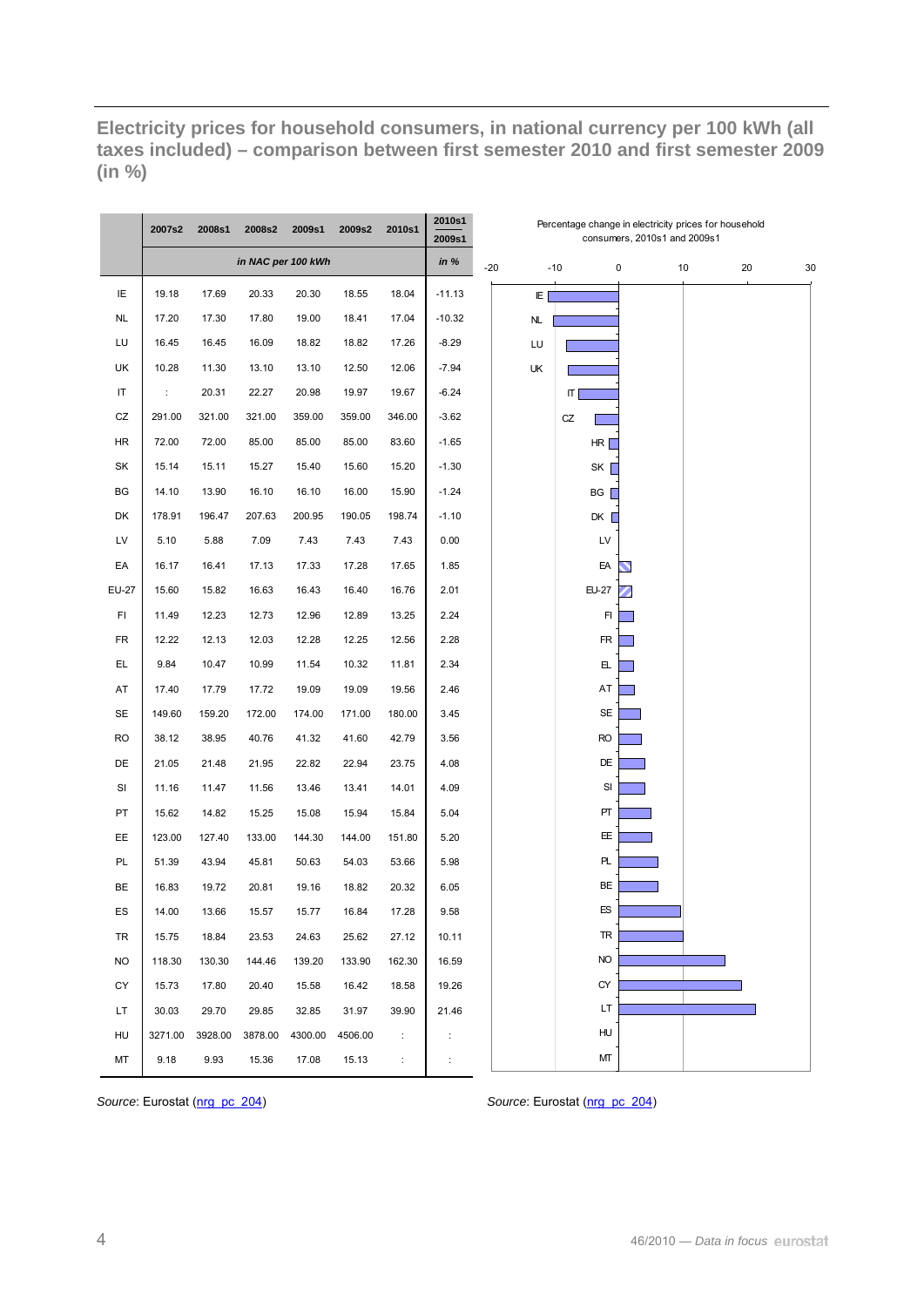**Electricity prices for industrial consumers, in national currency per 100 kWh (VAT and all other recoverable taxes and levies excluded) – comparison between first semester 2010 and first semester 2009 (in %)** 

|           | 2007s2  | 2008s1  | 2008s2             | 2009s1      | 2009s2  | 2010s1 | 2010s1<br>2009s1 |       |           | Percentage change in electricity prices for industrial | consumers, 2010s1 and 2009s1 |    |    |    |
|-----------|---------|---------|--------------------|-------------|---------|--------|------------------|-------|-----------|--------------------------------------------------------|------------------------------|----|----|----|
|           |         |         | in NAC per 100 kWh |             |         |        | in $%$           | $-20$ | $-10$     | 0                                                      |                              | 10 | 20 | 30 |
| SK        | 11.58   | 12.73   | 12.90              | 14.23       | 14.03   | 11.74  | $-17.50$         | SK I  |           |                                                        |                              |    |    |    |
| UK        | 7.48    | 7.57    | 8.89               | 9.98        | 8.99    | 8.60   | $-13.83$         | UΚ    |           |                                                        |                              |    |    |    |
| LU        | 9.76    | 9.76    | 9.79               | 11.57       | 11.58   | 10.17  | $-12.10$         | Lυ    |           |                                                        |                              |    |    |    |
| IT        | ÷       | 13.85   | 15.00              | 15.31       | 13.70   | 13.89  | $-9.27$          |       | П         |                                                        |                              |    |    |    |
| CZ        | 259.00  | 279.00  | 277.00             | 290.00      | 289.00  | 265.70 | $-8.38$          |       | CZ        |                                                        |                              |    |    |    |
| NL        | 9.70    | 9.90    | 10.20              | 11.30       | 11.07   | 10.36  | $-8.32$          |       | <b>NL</b> |                                                        |                              |    |    |    |
| IE        | 12.35   | 13.02   | 14.19              | 12.06       | 11.75   | 11.23  | $-6.88$          |       | IE        |                                                        |                              |    |    |    |
| <b>BE</b> | 9.49    | 10.69   | 10.96              | 11.11       | 11.05   | 10.54  | $-5.13$          |       | <b>BE</b> |                                                        |                              |    |    |    |
| EA        | 9.48    | 10.01   | 10.43              | 11.06       | 10.61   | 10.72  | $-3.07$          |       |           | EA                                                     |                              |    |    |    |
| PL        | 33.70   | 30.76   | 32.18              | 40.36       | 39.07   | 39.16  | $-2.97$          |       |           | PL.                                                    |                              |    |    |    |
| EU-27     | 9.41    | 9.74    | 10.27              | 10.64       | 10.24   | 10.37  | $-2.54$          |       |           | EU-27                                                  |                              |    |    |    |
| <b>SI</b> | 9.10    | 9.32    | 9.85               | 10.29       | 9.62    | 10.03  | $-2.53$          |       |           | SI                                                     |                              |    |    |    |
| DE        | 10.13   | 10.53   | 10.78              | 11.32       | 11.34   | 11.20  | $-1.06$          |       |           | DE                                                     |                              |    |    |    |
| PT        | 7.93    | 8.95    | 9.01               | 9.43        | 9.44    | 9.35   | $-0.85$          |       |           | PT                                                     |                              |    |    |    |
| LV        | 4.16    | 4.61    | 5.63               | 6.33        | 6.30    | 6.30   | $-0.47$          |       |           | LV                                                     |                              |    |    |    |
| EL.       | 7.89    | 8.61    | 9.20               | 9.48        | 9.36    | 9.46   | $-0.21$          |       |           | ЕЦ.                                                    |                              |    |    |    |
| BG        | 11.10   | 11.00   | 12.70              | 12.70       | 12.50   | 12.70  | 0.00             |       |           | BG                                                     |                              |    |    |    |
| FI.       | 5.86    | 6.40    | 6.74               | 6.89        | 6.83    | 6.93   | 0.58             |       |           | FI                                                     |                              |    |    |    |
| ES        | 9.58    | 9.61    | 10.68              | 11.54       | 11.20   | 11.67  | 1.13             |       |           | ES                                                     |                              |    |    |    |
| <b>RO</b> | 30.34   | 32.53   | 35.12              | 34.34       | 35.17   | 35.29  | 2.77             |       |           | <b>RO</b>                                              |                              |    |    |    |
| FR        | 5.74    | 6.51    | 6.17               | 7.25        | 6.56    | 7.46   | 2.90             |       |           | <b>FR</b>                                              |                              |    |    |    |
| HR        | 54.00   | 55.00   | 68.00              | 64.00       | 66.00   | 68.20  | 6.56             |       |           | ΗR                                                     |                              |    |    |    |
| TR        | 11.53   | 12.98   | 16.33              | 16.78       | 17.16   | 18.06  | 7.63             |       |           | TR                                                     |                              |    |    |    |
| LT.       | 25.70   | 28.62   | 28.95              | 31.89       | 27.28   | 34.37  | 7.78             |       |           | LT                                                     |                              |    |    |    |
| EE.       | 83.00   | 88.70   | 94.00              | 100.60      | 100.90  | 108.60 | 7.95             |       |           | EE.                                                    |                              |    |    |    |
| SE        | 60.90   | 65.00   | 76.20              | 72.40       | 71.60   | 78.80  | 8.84             |       |           | SE                                                     |                              |    |    |    |
| DK        | 66.70   | 68.08   | 76.00              | 64.00       | 69.00   | 70.08  | 9.50             |       |           | DK                                                     |                              |    |    |    |
| <b>NO</b> | 59.70   | 62.30   | 74.04              | 70.30       | 68.11   | 82.48  | 17.33            |       |           | <b>NO</b>                                              |                              |    |    |    |
| СY        | 13.91   | 14.27   | 18.07              | 11.86       | 14.94   | 15.05  | 26.90            |       |           | <b>CY</b>                                              |                              |    |    |    |
| AT        | 9.40    | 10.64   | 10.72              | $\sim 10^6$ | ÷       | ÷      | ÷                |       |           | AT                                                     |                              |    |    |    |
| HU        | 2847.00 | 2897.00 | 3041.00            | 3598.43     | 3516.00 | ÷      | ÷                |       |           | HU                                                     |                              |    |    |    |
| MT        | 12.21   | 12.21   | 16.19              | 15.06       | 12.91   | ÷      | ÷                |       |           | МТ                                                     |                              |    |    |    |

*Source*: Eurostat ([nrg\\_pc\\_205](http://ec.europa.eu/eurostat/product?mode=view&code=nrg_pc_205)) *Source*: Eurostat [\(nrg\\_pc\\_205\)](http://ec.europa.eu/eurostat/product?mode=view&code=nrg_pc_205)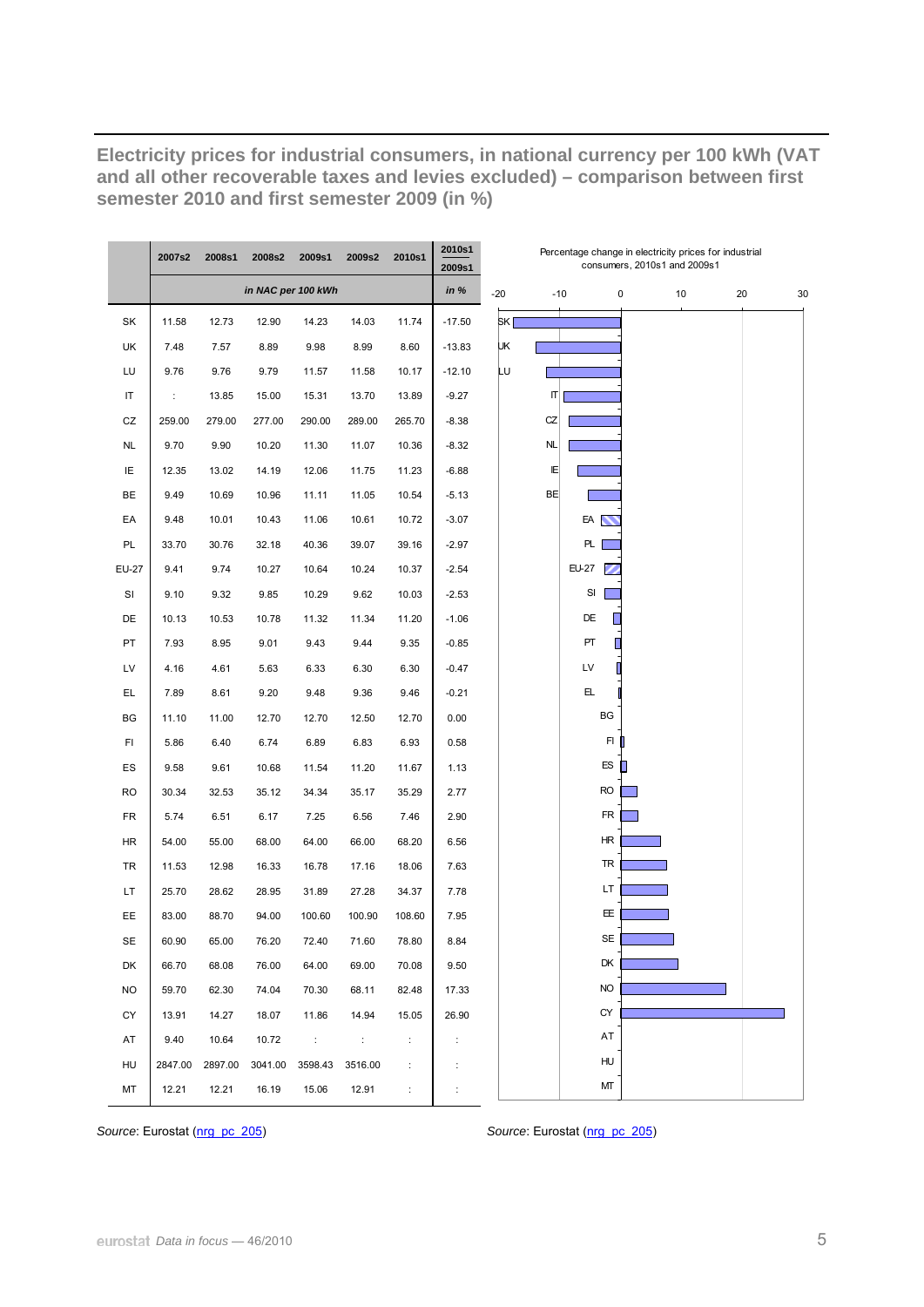

**Electricity prices in purchasing power standards (PPS) per 100 kWh for household consumers (all taxes included)** 

Source: Eurostat ([nrg\\_pc\\_204](http://ec.europa.eu/eurostat/product?mode=view&code=nrg_pc_204))

**Electricity prices in purchasing power standards (PPS) per 100 kWh for household consumers (all taxes included)** 

|            | <b>EU-27</b> | <b>BE</b> | <b>BG</b> | CZ        | <b>DK</b> | <b>DE</b> | EE        | <b>IE</b> | EL        | ES        | <b>FR</b> | <b>IT</b> | CY        | LV        | LT        | LU    |
|------------|--------------|-----------|-----------|-----------|-----------|-----------|-----------|-----------|-----------|-----------|-----------|-----------|-----------|-----------|-----------|-------|
| Households | 16.76        | 17.73     | 17.77     | 19.39     | 18.51     | 22.57     | 14.31     | 15.84     | 12.43     | 18.84     | 10.92     | 18.86     | 20.30     | 16.00     | 18.94     | 14.29 |
|            |              |           |           |           |           |           |           |           |           |           |           |           |           |           |           |       |
|            | HU           | <b>MT</b> | <b>NL</b> | <b>AT</b> | <b>PL</b> | <b>PT</b> | <b>RO</b> | <b>SI</b> | <b>SK</b> | <b>FI</b> | <b>SE</b> | <b>UK</b> | <b>HR</b> | <b>TR</b> | <b>NO</b> |       |

Source: Eurostat ([nrg\\_pc\\_204](http://ec.europa.eu/eurostat/product?mode=view&code=nrg_pc_204))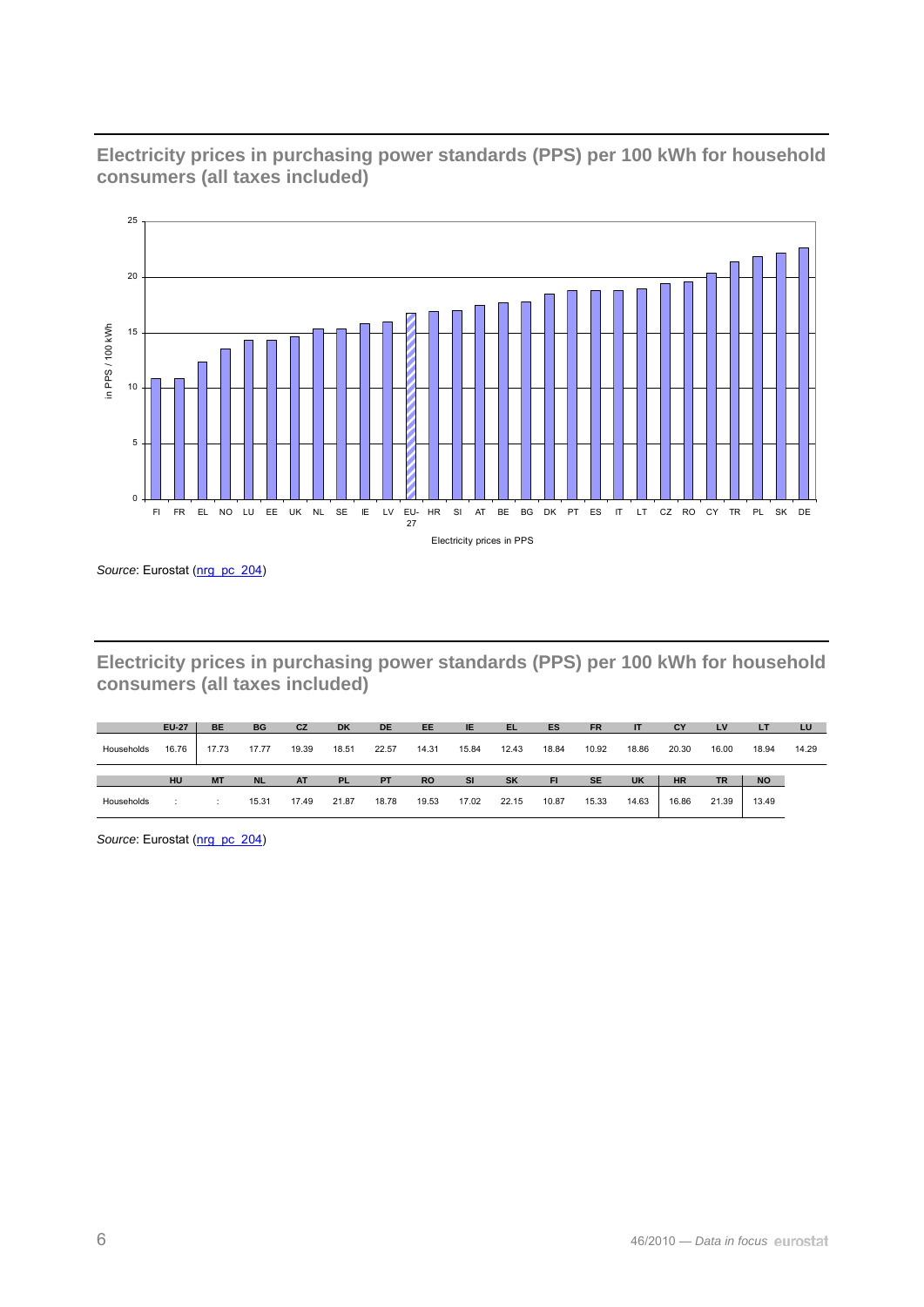# **Comments**

#### Definitions:

'Household consumers' refer to consumer band Dc (annual consumption between 2500 and 5000 kWh). 'Industrial consumers' refer to consumer band Ic (annual consumption between 500 and 2000 MWh).

No price data for Austria (for industrial consumers), Hungary and Malta.

Level 1 price (all taxes excluded) for household and industrial consumers are missing for Italy.

":" = not available

kWh = kilowatt-hour

MWh = megawatt-hour

#### EU aggregates:

**EU-27** = aggregated prices weighted by consumption for the following EU countries: Belgium (BE), Bulgaria (BG), Czech Republic (CZ), Denmark (DK), Germany (DE), Estonia (EE), Ireland (IE), Greece (EL), Spain (ES), France (FR), Italy (IT), Cyprus (CY), Latvia (LV), Lithuania (LT), Luxembourg (LU), Hungary (HU), Malta (MT), the Netherlands (NL), Austria (AT), Poland (PL), Portugal (PT), Romania (RO), Slovenia (SI), Slovakia (SK), Finland (FI), Sweden (SE) and the United Kingdom (UK).

**EA** = aggregated prices weighted by consumption for the following Euro Area countries: EA-13 from 01.01.2007 (Belgium, Germany, Greece, Spain, France, Ireland, Italy, Luxembourg, the Netherlands, Austria, Portugal, Slovenia and Finland); EA-15 from 01.01.2008 (EA-13 + Cyprus and Malta); EA-16 from 01.01.2009 (EA-15 + Slovakia).

HICP indicator (Harmonized Indices of Consumer Prices) was used for EU and EA aggregates where price data was missing.

#### Exchange rates:

Prices for the standard consumers are given in national currencies, PPS (Purchasing Power Standard, annual estimated value) and in euro (average exchange rate first semester 2010).

#### Conversion table in euro for non-Euro Area countries

|                 |    |       | $1$ EUR = |                |           |       | $1$ EUR = |
|-----------------|----|-------|-----------|----------------|-----------|-------|-----------|
| <b>Bulgaria</b> | ВG | (BGN) | 1.96      | Poland         | <b>PL</b> | (PLN) | 4.00      |
| Czech Republic  | cz | (CZK) | 25.73     | Romania        | <b>RO</b> | (RON) | 4.15      |
| <b>Denmark</b>  | DK | (DKK) | 7.44      | Sweden         | <b>SE</b> | (SEK) | 9.79      |
| Estonia         | EE | (EKK) | 15.65     | United Kingdom | UK        | (GBP) | 0.87      |
| Latvia          | LV | (LVL) | 0.71      | Croatia        | <b>HR</b> | (HRK) | 7.27      |
| Lithuania       | LT | (LTL) | 3.45      | Turkey         | TR        | (TRY) | 2.02      |
| Hungary         | HU | (HUF) | 271.69    | Norway         | <b>NO</b> | (NOK) | 8.01      |

*Source*: Eurostat ([ert\\_bil\\_eur\\_q](http://ec.europa.eu/eurostat/product?mode=view&code=ert_bil_eur_q))

This "Data in Focus" publication will be the last issue. Starting with 2011, descriptive data on electricity prices will be made available on the Eurostat website in the Statistics Explained section.